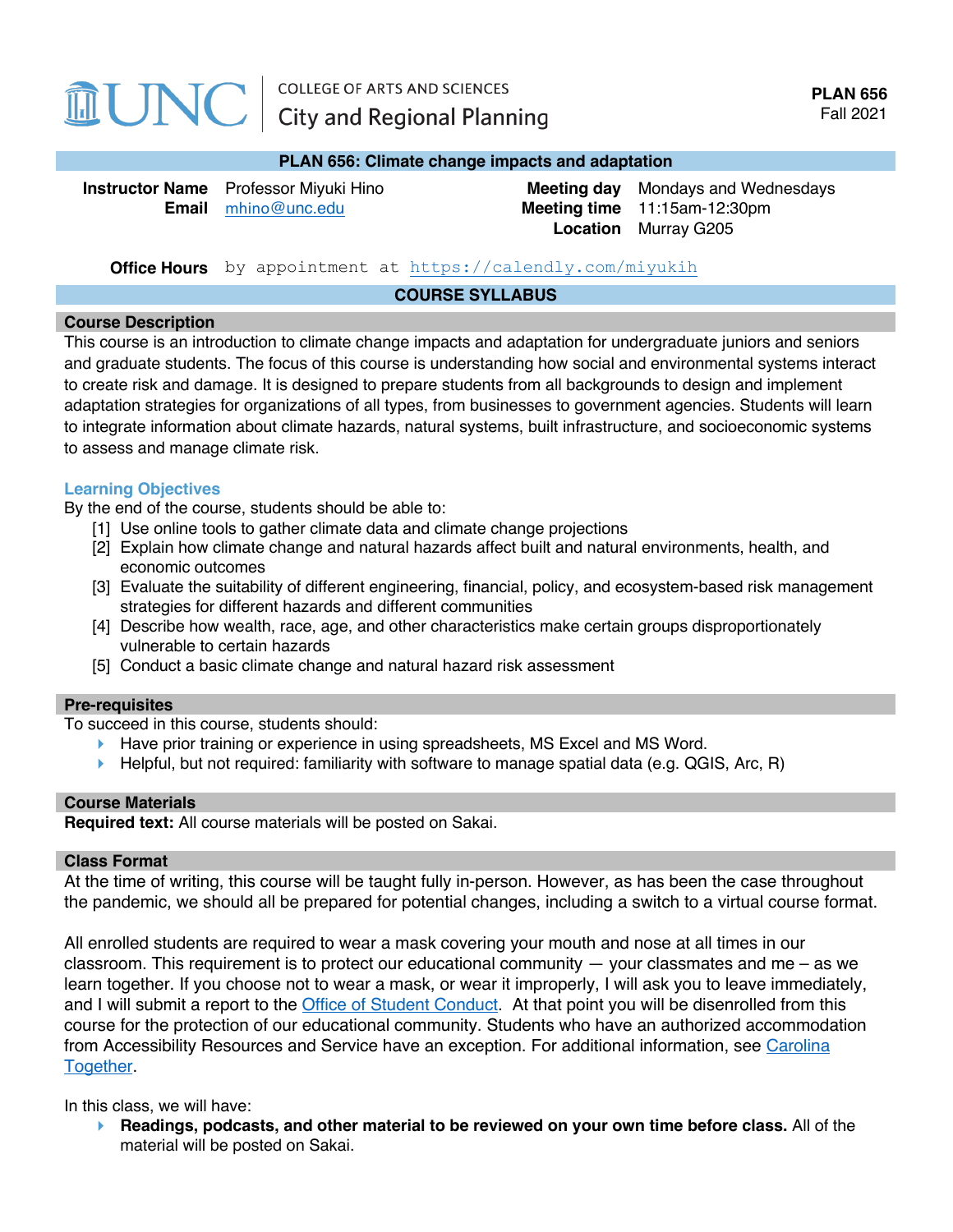- **►** Lecture. To organize material from the readings and related sources in a systematic fashion and to supplement it with additional background and examples.
- **► Discussion.** Come to class ready to discuss the readings. You are encouraged to contribute examples from your own work experience, questions, clarifications, comments, and discussion points throughout the course. In-class activities will sometimes require use of online tools such as Google Docs and Poll Everywhere, so please come to class prepared with a laptop.
- **Individual and group assignments.** Additional details will be provided later on.

## **Assignments and Grading**

Your course grade will consist of:

- 4 **Group report and presentation**
	- o Working in small groups, students will analyze the climatic and societal drivers of a specific natural hazard risk. The deliverables include an in-class presentation and a brief report that serves as a primer on the hazard for the class. Additional details will be provided during the semester.
	- $\circ$  The in-class presentations will occur during two class sessions in early October. The reports are due on the date of the presentation.
- 4 **Case Study**
	- o Students will individually analyze a case study of a community, organization, or company that has taken steps to respond to natural hazard risk (or are considering different response measures). The brief report should focus on the decision-making process. Additional details will be provided.
	- o The case studies are due on November 10.

## 4 **Risk Assessment and Response Strategy**

- $\circ$  Students will individually conduct a risk assessment for a specific hazard, location, and sector, then make recommendations for response strategies. The report will consist of a hazard and exposure analysis as well as a vulnerability assessment. Additional details will be provided.
- o The written report will be due on the date of the final exam.
- 4 **Participation**
	- $\circ$  For each class session, there will be a combination of readings, lectures, and other material to review. This material must be read/listened to/watched before the start of class.
	- $\circ$  Students must come to class prepared to discuss the lecture and reading material. Class will be highly interactive, and both the quantity and quality of your contributions will count toward your participation grade (which is worth 15% of your total grade).
	- $\circ$  Excessive absences will affect your participation grade. However, I encourage everyone to be proactive and cautious regarding any symptoms or potential Covid exposures. Any absences for those reasons will be excused. Your engagement while you are in class is more influential than your attendance record.

Late assignments will be penalized 5% per day. If you contact me more than 24 hours before the deadline with a request for an extension, I will consider it. Within 24 hours, I will not.

Each graded component will contribute to the final grade as follows:

|                                       | Due Date      | % Grade |
|---------------------------------------|---------------|---------|
| Case study                            | 11/10         | 25%     |
| Group presentation and report         | Early October | 25%     |
| Participation                         |               | 15%     |
| Risk assessment and response strategy | 12/6          | 35%     |

Final grades will be assigned as follows:

| <b>Undergraduate Grade</b> |     |    |      | <b>Graduate Grade</b> |
|----------------------------|-----|----|------|-----------------------|
|                            | 94% | īΩ | 100% |                       |
| А-                         | 90% | īΩ | 93%  | <b>High Pass</b>      |
| B+                         | 87% | īΩ | 89%  |                       |
|                            | 84% |    | 86%  | Pass                  |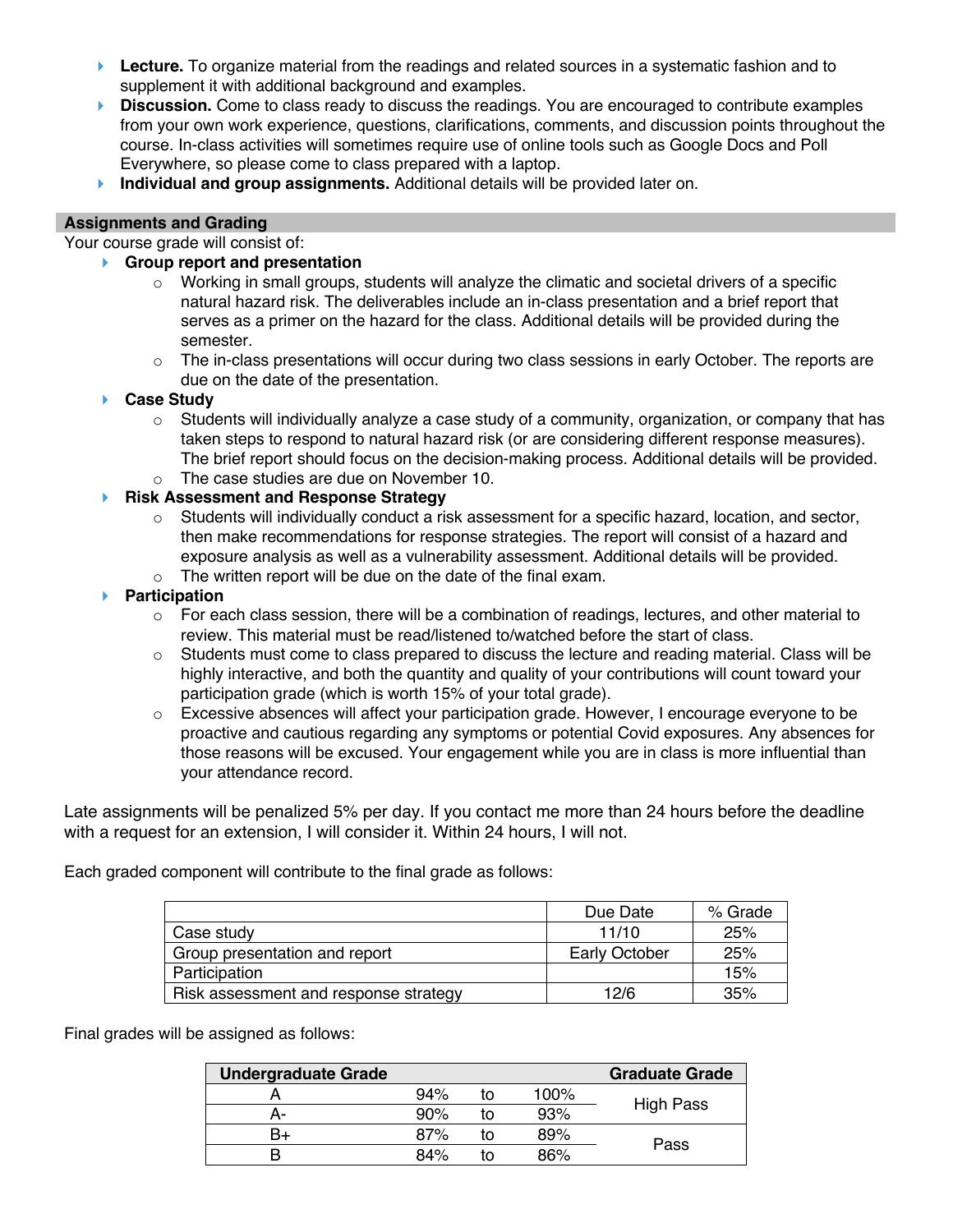| в- | 80% | to | 83% |          |  |
|----|-----|----|-----|----------|--|
|    | 77% | to | 79% |          |  |
|    | 74% | to | 76% |          |  |
| င- | 70% | to | 73% |          |  |
| D+ | 67% | to | 69% |          |  |
|    | 60% | to | 66% | Low Pass |  |
|    | 0%  | to | 59% | Fail     |  |

## **Approved Absences**

Any request for an approved class absence must be approved by the University Approved Absence Office attendance.unc.edu. No right or privilege exists that permits a student to be absent from any class meetings, except for these University Approved Absences:

- $\blacktriangleright$  Authorized University activities
- ▶ Disability/religious observance/pregnancy, as required by law and approved by Accessibility Resources and Service and/or the Equal Opportunity and Compliance Office (EOC)
- ▶ Significant health condition and/or personal/family emergency as approved by the Office of the Dean of Students, Gender Violence Service Coordinators, and/or the Equal Opportunity and Compliance Office (EOC).

Absences due to your own health, potential exposures to Covid, and caretaking related to Covid are approved absences. Please do not take any risks with your own health or that of your classmates. As noted in the participation policy above, those absences will not negatively affect your grade as long as we know about them.

Please communicate with the instructors *early* about any absences from class. We understand that emergencies happen and that life is especially unpredictable during a pandemic, so please get in touch if you expect to be missing a class.

## **Honor Code**

The Honor Code of the University of North Carolina at Chapel Hill states:

"It shall be the responsibility of every student at the University of North Carolina at Chapel Hill to obey and to support the enforcement of the honor code, which prohibits lying, cheating, or stealing when these actions involve academic processes or University, student, or academic personnel acting in an official capacity." I will report any honor code violation to the **Office of Student Conduct**.

For this course:

- ▶ You are permitted and encouraged to seek advice and suggestions from other class members on the written assignments, unless specifically instructed otherwise. This may include exchanging drafts for feedback and/or proofreading.
- $\blacktriangleright$  In all written and presented work, you must cite or otherwise fully attribute all ideas, data, and other information that are not your own. This includes information presented in tables, graphs, appendices, etc.

## **Safety at Carolina**

I care about your safety and recognize that you cannot fully commit to this course if you do not feel safe. If you are impacted by discrimination, harassment, interpersonal (relationship) violence, sexual violence, sexual exploitation, or stalking, I encourage you to seek resources on campus or in the community.

Please contact the following campus resources to discuss your specific needs:

- $\triangleright$  Director of Title IX Compliance (Adrienne Allison Adrienne.allison@unc.edu)
- ▶ Report and Response Coordinators in the Equal Opportunity and Compliance Office (reportandresponse@unc.edu)
- ▶ Counseling and Psychological Services (caps@unc.edu; confidential)
- ▶ Gender Violence Services Coordinators (*gysc@unc.edu;* confidential)
- Additional resources are available at safe.unc.edu

I value the perspectives of individuals from all backgrounds reflecting the diversity of our students and my goal is to create a **safe space for everyone in this class**. I broadly define diversity to include race, gender identity,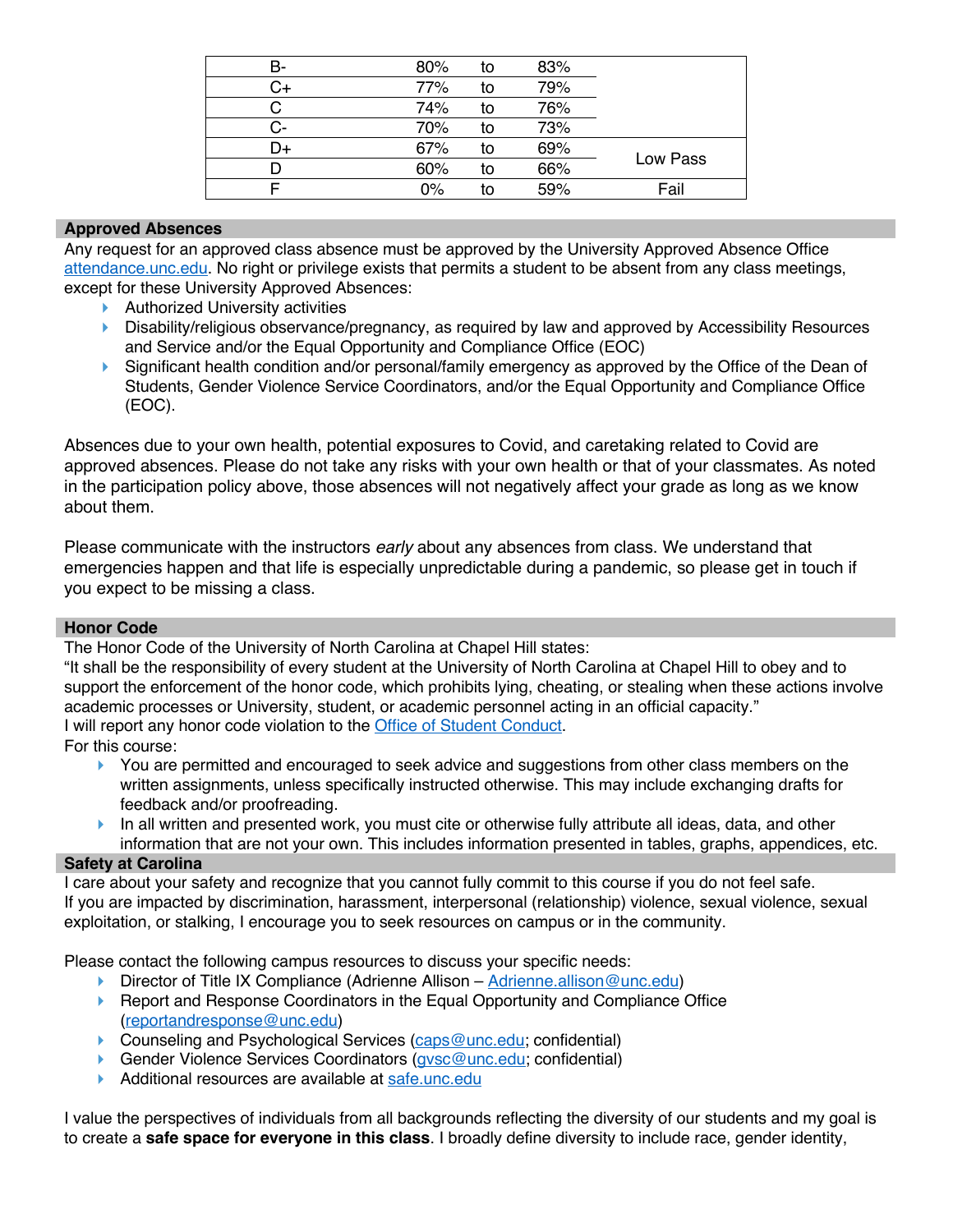national origin, ethnicity, religion, social class, age, sexual orientation, political background, and physical and learning ability. **Please let me know if there is anything I can do to improve. I appreciate suggestions**.

## **Accessibility**

The University of North Carolina – Chapel Hill facilitates the implementation of reasonable accommodations, including resources and services for students with disabilities, chronic medical conditions, temporary disability or pregnancy complications resulting in difficulties with accessing learning opportunities. All accommodations are coordinated through the Accessibility Resources and Service Office.

**If you need accommodations, please contact ARS as early in the semester as possible.** 

- ▶ Visit accessibility.unc.edu
- ▶ Call 919-962-8300
- **Email accessibility@unc.edu**

## **Resources**

Our purpose as professors is to help you to excel in this learning environment. Should you need further assistance beyond the help of the professor, please consult the following on-campus resources:

- **► The Writing Center** provides one-on-one assistance to students. To make an appointment, browse the Writing Center's online resources, or submit a draft online. They have additional useful information, such as handouts on how to cite online. writingcenter.unc.edu
- **► The Learning Center** offers individual consultations, peer tutoring, academic coaching, test prep programming, study skills workshops, and peer study groups. learningcenter.unc.edu
- **► Campus Health** provides ambulatory primary medical care, mental health services and wellness programs along with selected specialty services. campushealth.unc.edu